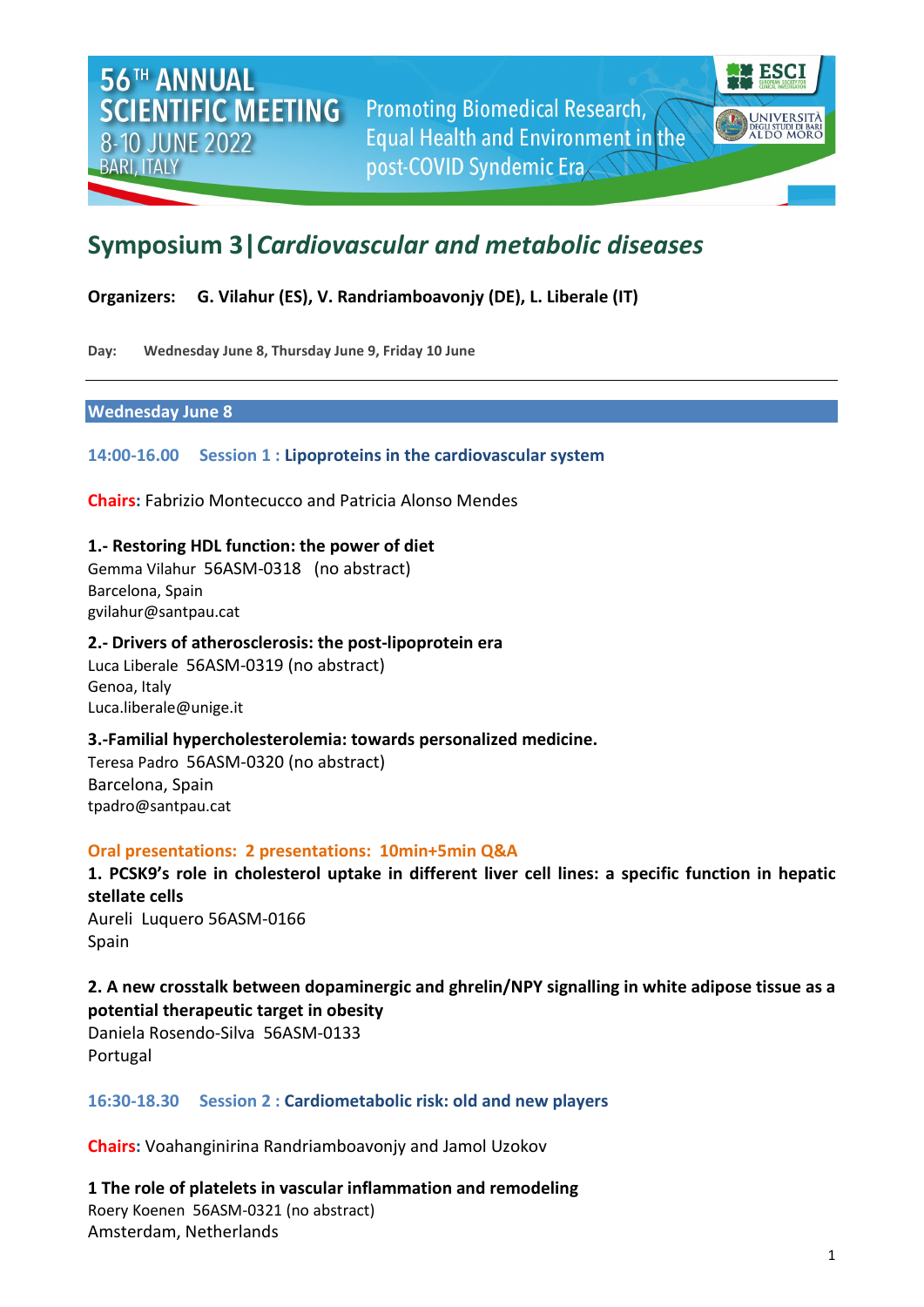

#### **2.- Arginase and associated Cardiometabolic Risk in women with Polycystic Ovary Syndrome**

Voahanginirina Randriamboavonjy 56ASM-0322 Frankfurt, Germany [Voahangy@vrc.uni-frankfurt.de](mailto:Voahangy@vrc.uni-frankfurt.de)

**3. Are the hormones prolactin or insulin involved in atherothrombosis?** Marcel Twickler Antwerp, Netherlands

# **Oral presentations: 2 presentations: 10min+5min Q&A**

**1. Early assessment of bone–related cytokine predicts metabolic response to bariatric surgery.** Andrea Lorenzo Poggi 56ASM-0149 Genoa, Italy

# **2. Circulating exosomal biomarkers in patients with coronary artery disease and metabolic syndrome**

Nodirbek Kayumov 56ASM-0148 Uzbekistan

# **Thursday June 9**

# **09.00-10.45 Session 3 : Cardiovascular remodeling and heart failure**

# **Cardiovascular remodeling and repair**

**Chairs**: Federico Carbone and Stefano Ministrini

**1. Advanced cardiac imaging techniques and myocardial tissue characterization.**

Andrea Igoren Guaricci **Bari, Italy**

# **2. Mesenchymal Stem Cells, Pro-angiogenic Growth Factors and Extracellular Matrix-Inspired Biomaterials: the perfect match for cardiac repair?** Beatriz Pelacho 56ASM-0312

Pamplona Spain

# **Oral presentations: 2 presentations: 10min+5min Q&A**

**1. The effect of long-term physical exercise in older adults with multimorbidity: the impact on systemic inflammation** Ana Pedrosa 56ASM-0192 Portugal **2. Differential expression of ATP-sensitive potassium channel subunits in bypass grafts from patients with and without type-2 diabetes mellitus**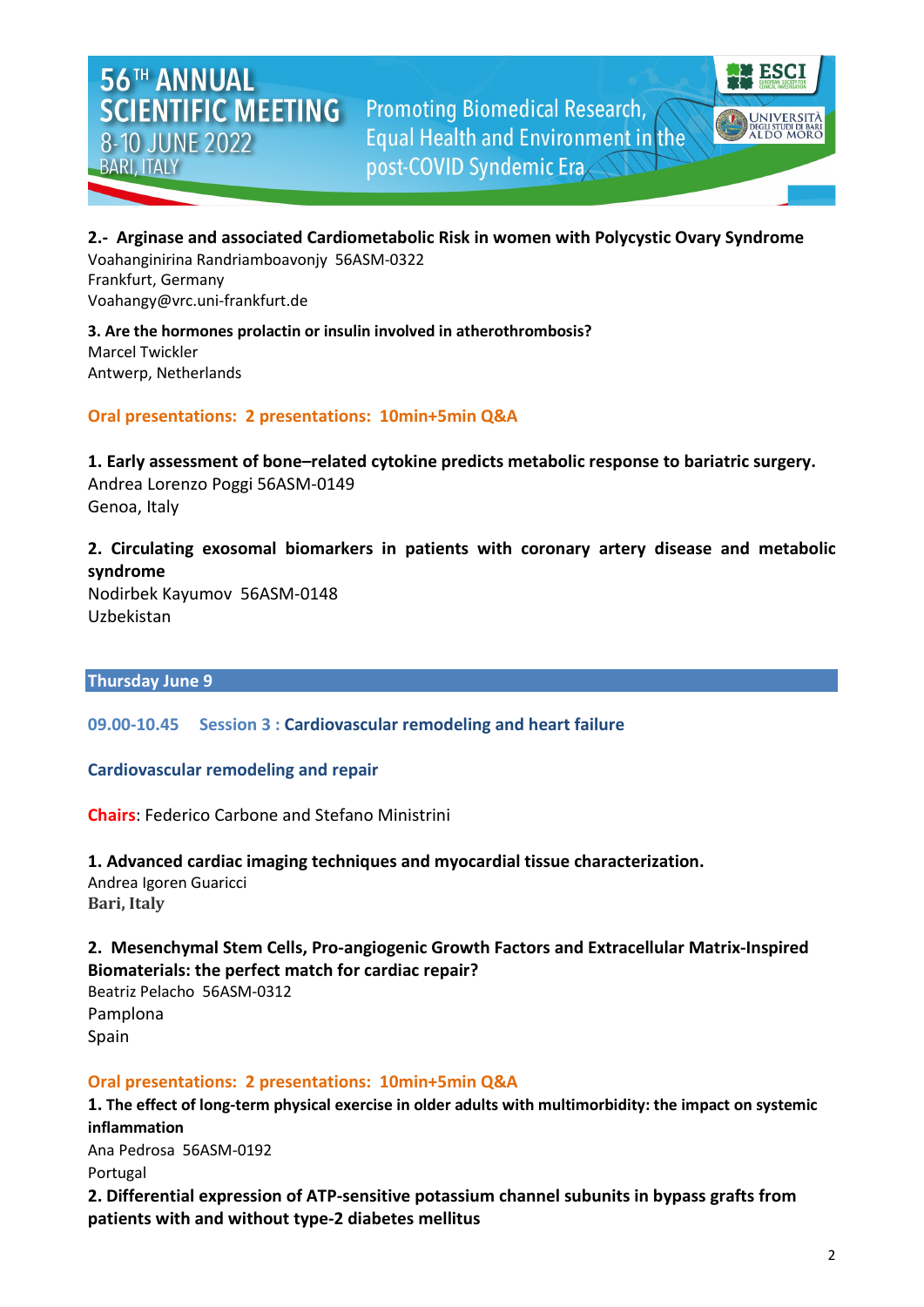

Jovana Rajkovic 56ASM-0003 **Serbia**

**3. TP and TQ intervals are inversely related to diastolic dysfunction and HFpEF** van Ommen A.M.L.N. **Utrecht, Netherland**

#### **11:00-12.00 Session 4 : Cardiovascular calcification**

**Chairs**: Jakub Regieli and Deeksha Malhan

**1. Vascular calcification** Hendrik M Nathoe 56ASM-0323 The Netherlands

#### **Oral presentations: 2 presentations: 10min+5min Q&A**

**1. Non-vitamin K antagonist oral anticoagulants (NOACs) attenuate valvular calcification in patients with severe aortic stenosis** Magdalena Kopytek 56ASM-0139 Poland

**2. A cellular senescence program induced by extracellular matrix** Patricia Pitrez 56ASM-0096 Portugal

**14:00-16.00 Session 5 : Metabolic disorders, inflammation and cardiovascular disease**

**Chairs**: Luca Liberale and Aldo Bonaventura

# **1. LOX-1 and cardiovascular disease: pathophysiological and prognostic role**

Dr. Alexander Akhmedov 56ASM-0316 University of Zurich, Switzerland [alexander.akhmedov@uzh.ch](mailto:alexander.akhmedov@uzh.ch)

# **2. An update on neutrophil function in CV diseases**

Prof. Fabrizio Montecucco 56ASM-0324 University of Genoa, Italy [Fabrizio.montecucco@unige.it](mailto:Fabrizio.montecucco@unige.it)

#### **3. Inflammatory cells in cardiovascular disease**

Prof. Yvonne Döring 56ASM-0325 Ludwig-Maximilians-University of Munich Munchen, D [ed.uml.dem@gnireody.](mailto:dev@null)

# **Oral presentations: 2presentations: 10min+5min Q&A**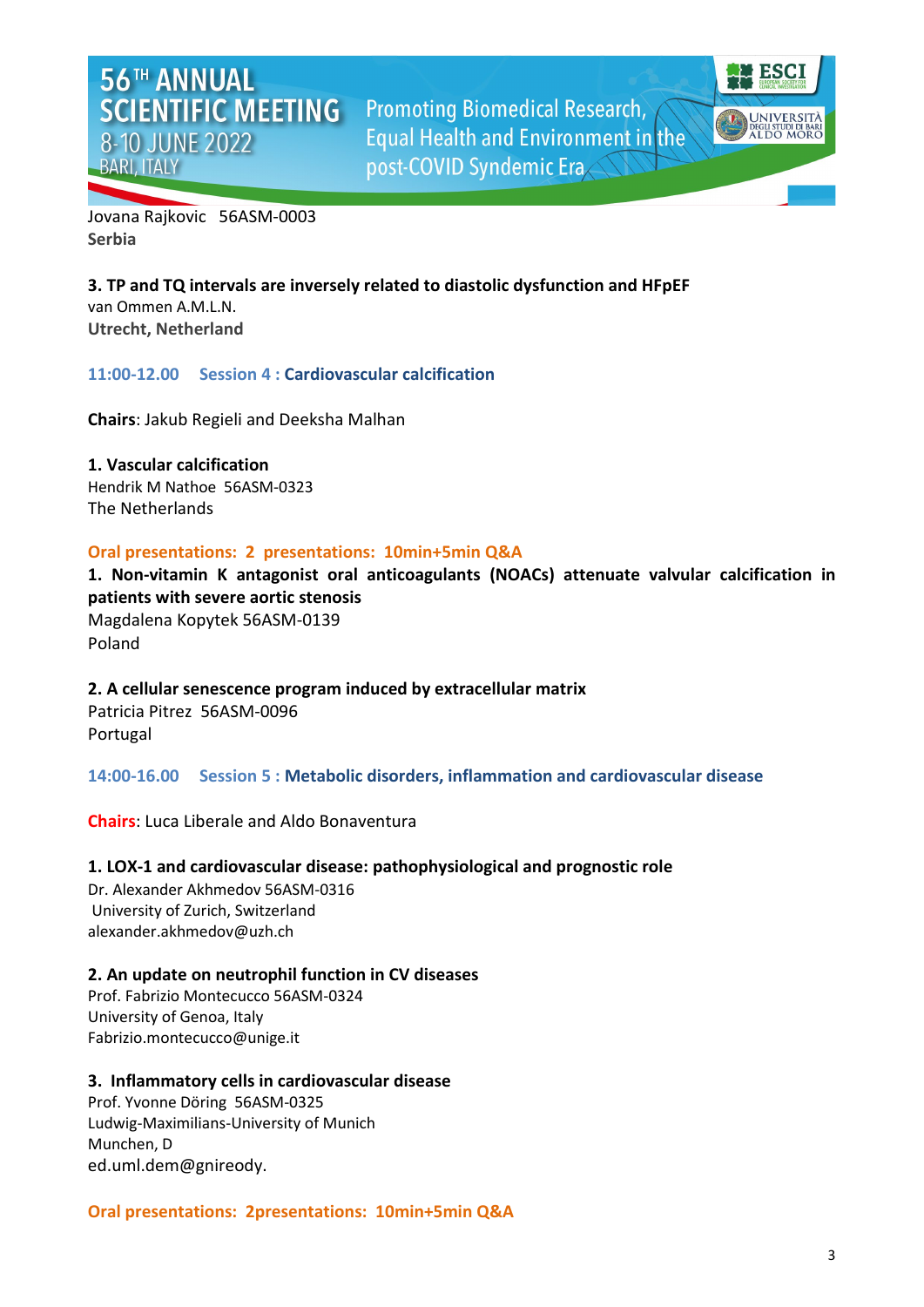

**1. Involvement of ion channels in heart failure-induced kidney dysfunction: a focus on inflammation**

Maria Antonietta Copola 56ASM-0154 Bari, Italy

**2. Efficacy of diet with low glycemic index in atherosclerotic coronary artery disease** Uzokov Jamol 56ASM-0156 Uzbekistan

**16:30-18.00 Session 6 : Cardioprotection: still a long road ahead**

**Chairs**: Gemma Vilahur & Felippe Henrique Zuccolotto dos Reis

**1. Level Up: The Enigmatic Signal Transfer of Remote Ischemic Conditioning** Petra Kleinbongarde 56ASM-0329 Essen, Germany [peter.ferdinandy@pharmahungary.com](mailto:peter.ferdinandy@pharmahungary.com)

**2. The Extracellular Matrix Metalloproteinase Inducer as a potential novel target in cardiac protection.** Carlos Zaragoza 56ASM-0330 Madrid, Spain c.zaragoza.prof@ufv.es

**3. Ischemia/reperfusion injury, cardioprotection and SGLT2 inhibitors.**

Ioanna Andreadou 56ASM-0331 Athens, Greece [jandread@pharm.uoa.gr](mailto:jandread@pharm.uoa.gr)

#### **Friday June 10**

Italy

**09.00-10.30 Session 7 :Ischemic vascular diseases** 

**Chairs**: Voahanginirina Randriamboavonjy & Aldo Bonavantura

**1.** "**Thromboinflammation in CVD: Lessons learned from hypertension and (ischemic) heart failure"** Philipp Wenzel 56ASM-0332 Germany **2. The power of translational research in acute ischemic stroke.** Heleen van Beusekom 56ASM-0333 Netherlands

#### **Oral presentations: 2 presentations: 10min+5min Q&A**

**1. Uric acid induces vascular smooth muscle cell migration through angiotensin II and proteasome.** Federico Carbone 56ASM-0132